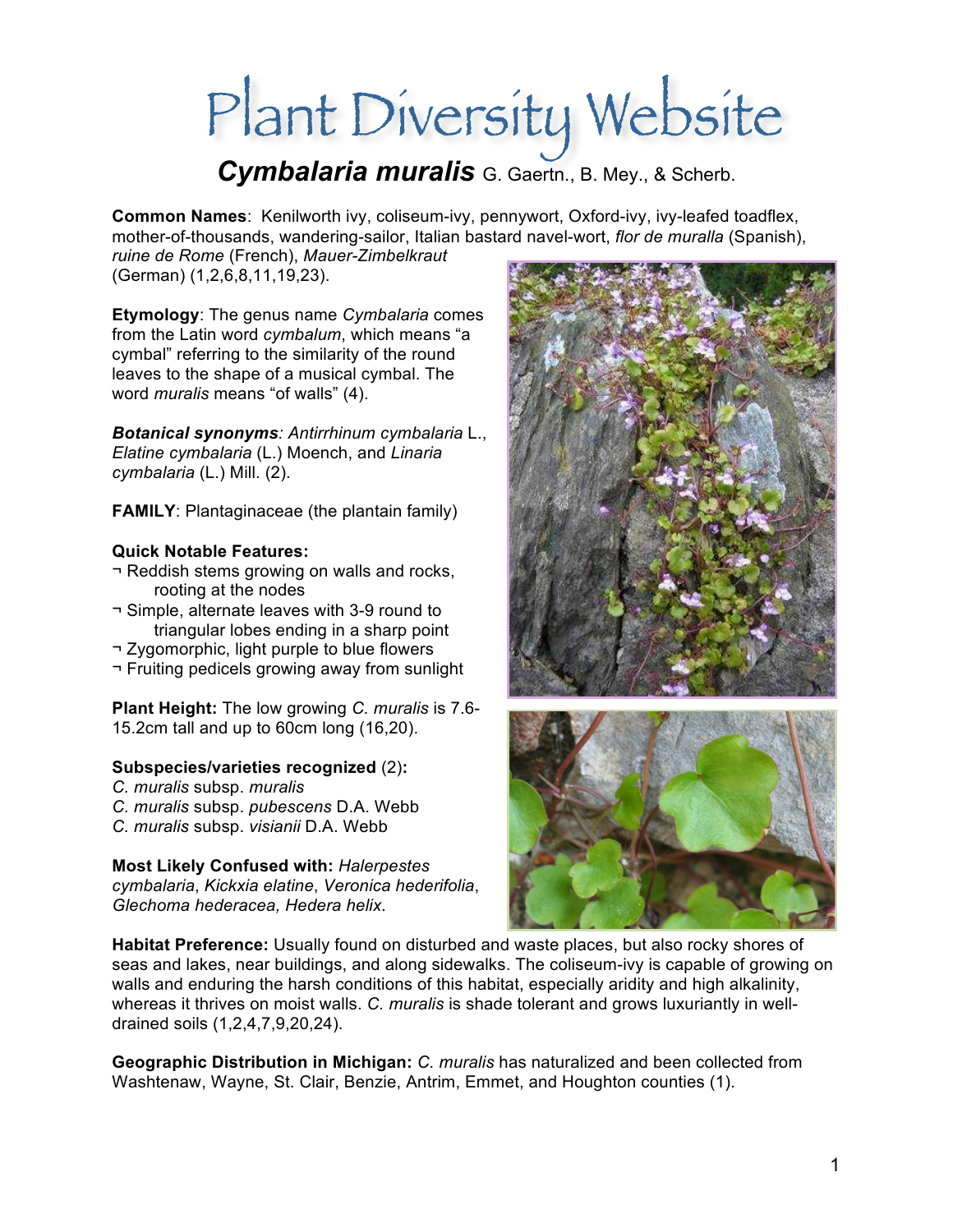**Known Elevational Distribution:** The coliseum-ivy grows at an altitude of 1140m above sea level in Austria (6).

**Complete Geographic Distribution:** Native to Mediterranean Europe and naturalized to central Europe in the  $16<sup>th</sup>$  century, introduced by Romans (12). In North America, *C. muralis* is found in the United States (AR, CA, CO, CT, DE, HI, IL, IN, KY, MA, MD, MI, MO, NC, NE, NJ, NY, OH, OR, PA, SC, SD, TN, UT, VA, VT, WA, WI, WV), Canada (BC, MB, NB, NS, ON, QC) (5), and Mexico. The species was also introduced in Australia, Argentina, Bolivia, Brazil, Chile, Colombia, Costa Rica, Ecuador, Guatemala, Honduras, Japan, New Zealand, Peru, Saint Helena, and South Africa. In Europe, it is



found in Austria, Belgium, Denmark, France, Germany, Greece, Italy, Luxembourg, Netherlands, Norway, Poland, Portugal, Spain, Sweden, Switzerland, and United Kingdom (2,6).

**Vegetative Plant Description:** As an annual or perennial, the herbaceous *C. muralis* has glabrous, narrow, red-brown trailing stems up to 60cm long that root at the nodes. The long petioled leaves are alternate (opposite near the base of the plant), simple, glabrous, reniform to orbicular, and basally cordate. They are 1-3cm broad, palmately veined and lobed. The 3-9 shallow lobes are round or triangular, ending in a sharp point. The species is evergreen or semievergreen where winters are harsh (1,4,15,16,17,20).

**Climbing Mechanism**: The species probably uses its roots to climb, although no reference was found in the literature and no direct observations have been made.

**Flower Description:** The flowers are axillary, solitary, perfect, and zygomorphic. The slender pedicels are ca. 2.1cm long. The 5-parted calyx is 2-2.5mm long and glabrous, the lobes subequal. The light purple or light blue, less commonly pinkish to red corolla (7-9mm long) has 2 upper and 3 lower lobes, with a yellow palate and an abaxial short spur; the flowers produce nectar. The 4 stamens are epipetalous and didynamous, not exserted from the throat of the corolla. The superior ovary is bicarpellate, with a single slender style and 0 or 2 stigmas (1,2,4,12,13,15,17,18).

**Flowering Time:** In the central and northeastern United States and Canada, the species flowers from May to October (4).

**Pollinator:** *C. muralis* is autogamous as well as bee pollinated (7). The flowers have yellow "honey guides" to direct honey bees to the center, where pollen and nectar are present (14).

**Fruit Type and Description:** The 0.4cm broad capsules are globose, glabrous, and bear less than 50 seeds. Mature capsule pedicels are about 4.2cm long. The 2 locules are of different sizes and do not open at the same time: the lower and larger locule opens first. One or two seeds remain attached to the capsule (4,12,15,18,21).

**Seed Description:** The seed surface is highly irregular, a characteristic that is visible even through the capsule wall. The ellipsoid seeds also differ in size; those in the upper locule are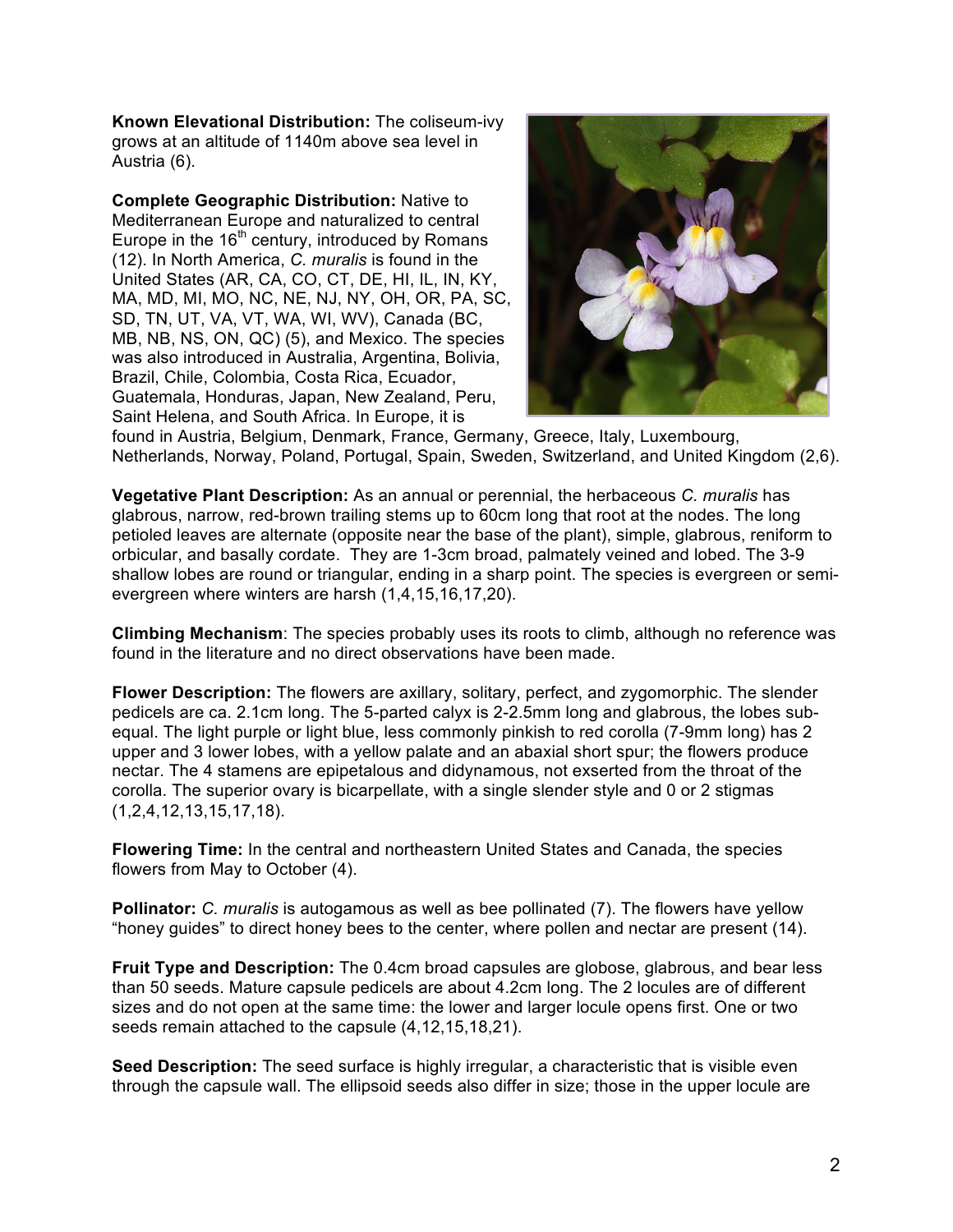

smaller. The irregular surface allows seeds to stick together, forming clumps. The seeds are ca. 1mm long and about 0.6-1mm wide (4,12, see seed image).

**Dispersal Syndrome:** At maturity, the capsules dry to release the seeds. "*C. muralis* seeds are thought to be dispersed to suitable microsites mostly by recurving their fruiting pedicels in a negative phototropic reaction." Observations showed that an average of 16.9% of the capsules produced by a plant achieve the goal of depositing seeds on a suitable site. Additionally, the

seed(s) that remain attached to the capsule may be transported by wind or birds. Seeds remain viable in water, which suggests yet another possible dispersal agent (4,12).

**Distinguished by**: *Halerpestes cymbalaria* is an herb whose leaves are similar in size and shape to *C. muralis*, but the inflorescence is basal and bears up to 10 actinomorphic yellow flowers on a single peduncle, each with many stamens and pistils, and the fruit is an achene. *Kickxia elatine* is pubescent, the leaves are hastate to sagittate and pinnately veined, and the flowers have a yellow lower lip and violet upper lip. In contrast, *C. muralis* is glabrous, the leaves are round, 3-9 lobed, and palmately veined, with a light purple to blue corolla only yellow on the palate. *Veronica hederifolia* principal leaves are wider than long, but similarly lobed (3-5 lobes). The flowers are nearly actinomorphic, very distinctive from the clearly zygomorphic *C. muralis* flowers, and the calyx is ciliate, not glabrous. *Glechoma hederacea* is a glabrous to pubescent creeper with opposite leaves throughout, not only basally. The flowers bear exposed stamens and style, and are larger (1.6-2.2cm long) than the flowers of *C. muralis*. *Hedera helix* is a high climbing (by aerial roots) perennial woody vine with similarly lobed leaves, but each lobe is acute and does not end in a sharp point like *C. muralis*. The inflorescence is an umbel

bearing 8-20 yellowish-green flowers that produce black berries (1,4,22).

#### **Other members of the family in Michigan (number**

**species):** *Antirrhinum* (1), *Besseya* (1), *Callitriche* (4), *Chaenorhinum* (1), *Chelone* (2), *Collinsia* (2), *Digitalis* (4), *Gratiola* (3), *Hippuris* (1), *Kickxia* (1), *Leucospora* (1), *Linaria* (3), *Littorella* (1), *Misopates* (1), *Nuttallanthus* (1), *Penstemon* (6), *Plantago* (9), *Veronica* (16), *Veronicastrum* (1) (source 1).



#### **Ethnobotanical Uses:** The leaves of the coliseum-ivy

are edible and can be added to salads, although caution is advised as some parts of the plant may be toxic if ingested in excess. The plant is used to treat scurvy and as a poultice to heal wounds. The flowers can be made into a non-permanent yellow dye (7). An infusion of the flowers is used as a diuretic in the Canary Islands (11).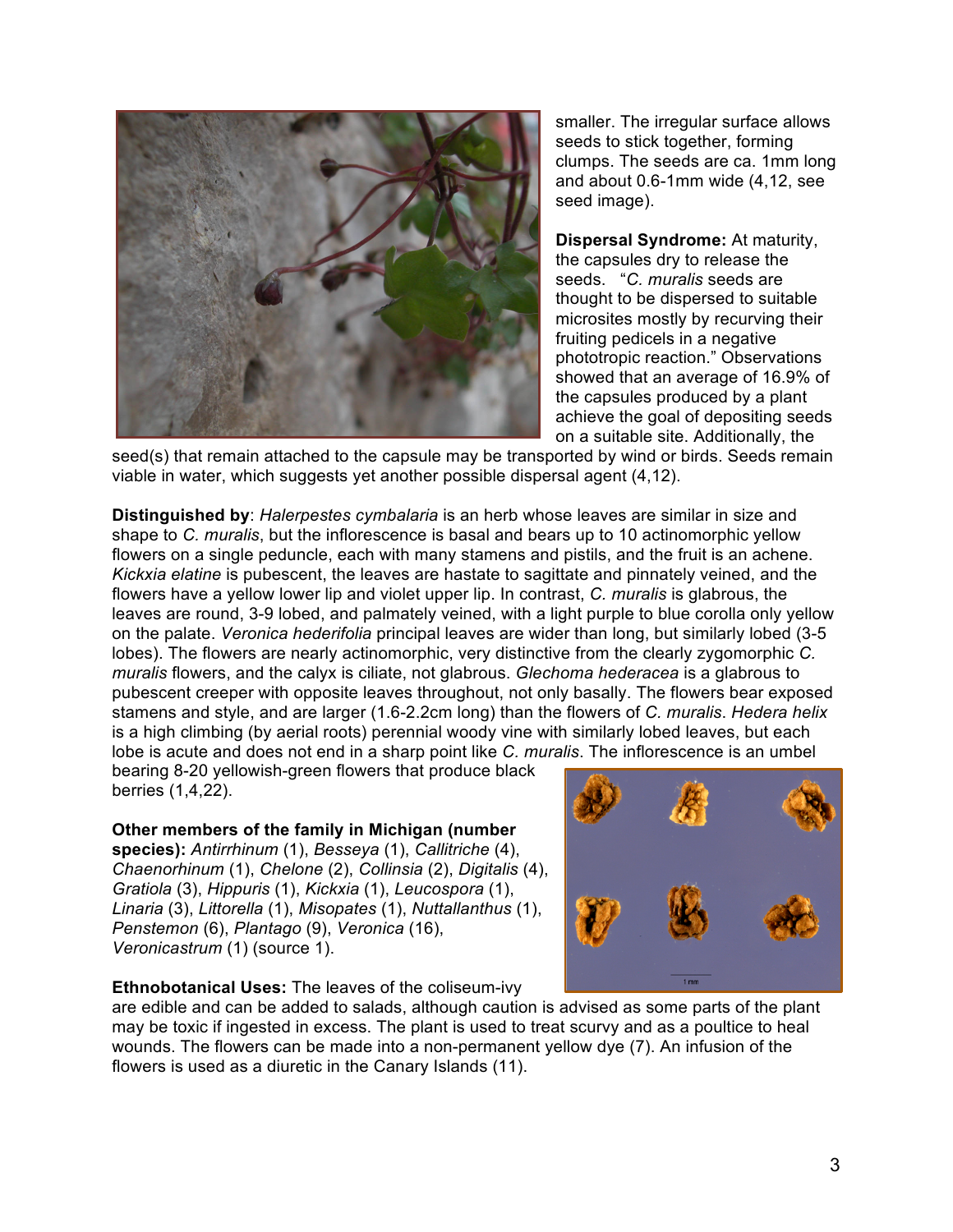**Phylogenetic Information**: The genus *Cymbalaria* is a member of the Plantaginaceae, which is within the order Lamiales (Asterid I clade of the Core Eudicots). Plantaginaceae formerly was a part of the Scrophulariaceae (3).

**Interesting Quotation or Other Interesting Factoid not inserted above:** *Cymbalaria muralis* was identified as one of the plants growing on historic buildings and monuments in Europe, contributing to their deterioration. An example of such buildings where *C. muralis* was identified growing is the Seville Cathedral in Spain. Different plants have different ways of affecting historical buildings: increased dampness of walls, creating microclimates ideal for biodeteriogens and other harmful organisms, growth of roots damaging the structure, and aesthetic changes are a few. *C. muralis* root acidity is one of the factors that increase the weathering rate of historic buildings (8). *C. muralis* is also one of the most abundant species growing on walls of Italian urban centers (9). A study in England showed that the flowering time of 385 species during the decade of 1991-2000 was on average 4.5 days earlier than in 1954- 1990 due to climate change. One of the species that showed an extreme response was *C. muralis*, flowering up to 35 days earlier than previously. It used to flower first on April 15<sup>th</sup>, and by the end of the studied decade, the first flower was on March 11<sup>th</sup> (10). Seedlings of *C. muralis* are able to germinate and survive after immersion in water for up to 39 days (12).

#### **Literature and websites used:**

- 1. *Michigan Flora Online*. A.A. Reznicek, E.G. Voss, & B.S. Walters. February 2011. University of Michigan. Web. March 7, 2013. http://www.michiganflora.net/species.aspx?id=1939.
- 2. Tropicos.org. Missouri Botanical Garden. 07 Mar 2013 <http://www.tropicos.org/Name/29204499>
- 3. Stevens, P.F. Angiosperm Phylogeny Website. Version 12, July 2012. http://www.mobot.org/mobot/research/apweb.
- 4. Fernald, M.L. 1950. *Gray's Manual of Botany,* 8th ed. New York: American Book Company.
- 5. USDA, NRCS. 2013. The PLANTS Database (http://plants.usda.gov, 03/07/2013). National Plant Data Team, Greensboro, NC 27401-4901 USA.
- 6. Gbif.org. Global Biodiversity Information Facility. http://data.gbif.org/occurrences/searchCountries.htm?c[0].s=20&c[0].p=0&c[0].o=6070565
- 7. Plants For A Future, 1996-2012. Accessed: 07 March 2013. http://www.pfaf.org/user/Plant.aspx?LatinName=Cymbalaria+muralis
- 8. Mishra, A.K., K.K. Jain, & K.L. Garg 1995. Role of higher plants in the deterioration of historic buildings. *The Science of the Total Environment* 167: 375-392.
- 9. Benvenuti, S. 2004. Weed dynamics in the Mediterranean urban ecosystem: ecology, biodiversity and management. *Weed Research* 44(5): 341-354.
- 10. Fitter, A.H. & R.S.R. Fitter 2002. Rapid changes in flowering time in British plants. *Science* 296(5573): 1689-1691.
- 11. Darias, V., D. Martín-Herrera, S. Abdala, & D. de la Fuente 2001. Plants used in urinary pathologies in the Canary Islands. *Pharmaceutical Biology* 39(3): 170-180.
- 12. Jughans, T. & E. Fischer 2008. Aspects of dispersal in *Cymbalaria muralis* (Scrophulariaceae). *Botanische Jahrbücher* 127(3): 289-298.
- 13. Freeman, C.E., W.H. Reid, & R.D. Worthington 1985. Patterns of floral nectar-sugar composition of *Ipomopsis longiflora* (Polemoniaceae) near the contact zone of its subspecies *Longiflora* and *Australis*. *American Journal of Botany* 72(11): 1662-1667.
- 14. Abrol, D.P. 2012. *Pollination Biology, Chapter 13: Biochemical basis of plant-pollination interaction.* Netherlands: Springer.
- 15. Jepson Flora Project (eds.) 2012. *Jepson eFlora*, http://ucjeps.berkeley.edu/cgibin/get\_IJM.pl?tid=21640 [accessed on March, 08, 2013]